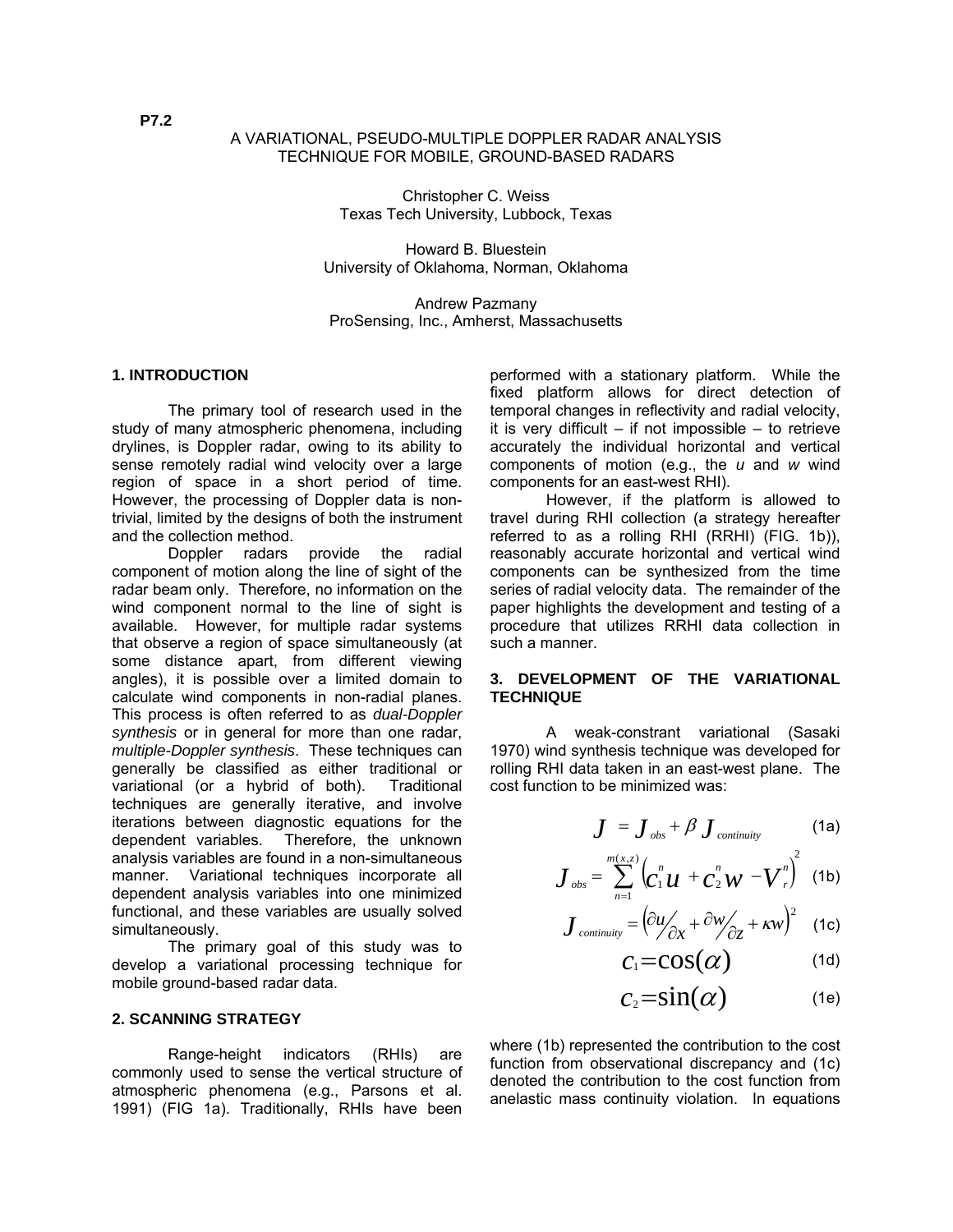(1a) - (1e) *u* and *w* were the analysis values, *Vr* was the observed radial velocity,  $c_1$  and  $c_2$ represented geometric coefficients mapping velocities from Cartesian space to that of the radial velocity vectors,  $\kappa$  was the correction to mass continuity for vertical density stratification (assumed constant here), *m* was the total number of observations per gridpoint of which *n* was a specific observation, and  $\alpha$  was the elevation angle for each observation. The formulation was similar to that developed by Gao et. al (1999) (less a background and smoothness constraint) and Dowell and Bluestein (2002) (neglecting variations in the *y* direction).

 The variations of *J* with respect to *u* and *w* were set equal to zero, yielding two coupled Euler-Lagrange equations (not shown). The two equations were repeatedly solved in turn until the solutions for *u* and *w* over the entire domain converged.

# **4. TESTING**

To test the analysis technique developed above, a series of observational system simulation experiments (OSSEs) were developed. For each OSSE, model output was sampled by a "pseudoradar" in a manner similar to that of a typical RRHI data collection. The result of this operation was a time series of radial velocity data, which was then used in conjunction with the variational analysis technique. Since the "truth" was already known (i.e., the model state from which the radial velocity was sampled), exact error statistics could be generated. These statistics revealed the accuracy of the synthesis techniques and allowed for the determination of optimal scanning strategies.

 The first OSSE developed was an analytical constant horizontal flow field of 10  $\text{m s}^{-1}$ (i.e.,  $u=10 \text{ m s}^{-1}$ ) over the entire domain. This flow was sampled using a rolling RHI technique, using a constant platform velocity of 30 mph (13.33 m s) <sup>1</sup>) and vertical antenna rotation rate (hereafter scan rate) of 1.6 degrees  $s^{-1}$ . The beamwidth of the radar was 0.18 degrees, consistent with the design of the W-band mobile radar from the University of Massachusetts (UMass) (Bluestein and Pazmany 2000). Data were "processed" at 10 Hz. A first guess of u=w=0 was introduced as a first guess to the variational synthesis procedure.

 The results from this experiment (FIG. 2) show that the technique was successful at reproducing the horizontal flow with very little error. The RMS error for the domain was calculated to be  $0.28 \text{ m s}^{-1}$ .

 Multiple simulations were performed to test the sensitivity of the analysis RMS error to the scanning strategy of the hypothetical radar. The first series of experiments varied the platform velocity from  $0.44$  m s<sup>-1</sup> to 31.11 m s<sup>-1</sup> while holding the scan rate fixed at 2.0 degrees  $s^{-1}$ . The resulting plot of RMS error (FIG. 3) showed clearly an increase in RMS error as the platform velocity was increased (e.g., RMS =  $0.014$  m s<sup>-1</sup> for a platform velocity of 4.44 m  $s^{-1}$ , and RMS = 0.416 m  $s^{-1}$  for a platform velocity of 20.00 m  $s^{-1}$ ). The increase in RMS error was attributed largely to sub-critical look angle differences over portions of the domain. The analysis of *u* for the high-RMS case (with platform velocity of 20.00 m  $s^{-1}$ ) (FIG. 4a) showed the largest error near the top of the domain, where look angle differences were in the range of zero to 10 degrees (e.g., Fig. 4b). In these sub-critical regions, the radial velocity observations were nearly collinear. Therefore, the retrieval of the individual components of motion (*u*/*w*) was less accurate.

A similar increase in RMS error was seen for a decrease in scan rate with the platform velocity held constant at 13.33 m  $s^{-1}$  (FIG. 5). Again, the error increase was correlated with the presence of sub-critical look angle differences.

It was desirable to test how the technique performed in regions with strong gradients in wind direction and velocity, similar to the environment near atmospheric boundaries. To this end, an OSSE was developed using output from a Large Eddy Simulation (LES) (Fedorovich and Conzemius, 2003, personal communication). The LES was designed to simulate the structure of a highly-sheared, strongly-heated convective boundary layer.

A plan view of *w* at 900 m AGL (FIG. 6) shows clearly a southwest-to-northeast-oriented axis of convergence and upward motion in the center of the domain, associated with a horizontal convective roll.

An east-west vertical cross section was plotted across the LES domain to show the vertical structure of the HCR (FIG. 7a). Upward motion in the HCR extended to approximately 1.5 km AGL, and was about 1 km wide. Weaker regions of generally subsiding air extended over the remainder of the domain. The model output was sampled by the UMass pseudo-radar. The radar platform was assumed to be moving westward with a velocity of 13.33 m  $s<sup>-1</sup>$  and a scan rate of 1.5 degrees s<sup>-1</sup>.

When measured against the actual LES output (the "truth"), an RMS error of 0.568 m  $s^{-1}$ was calculated. The analysis qualitatively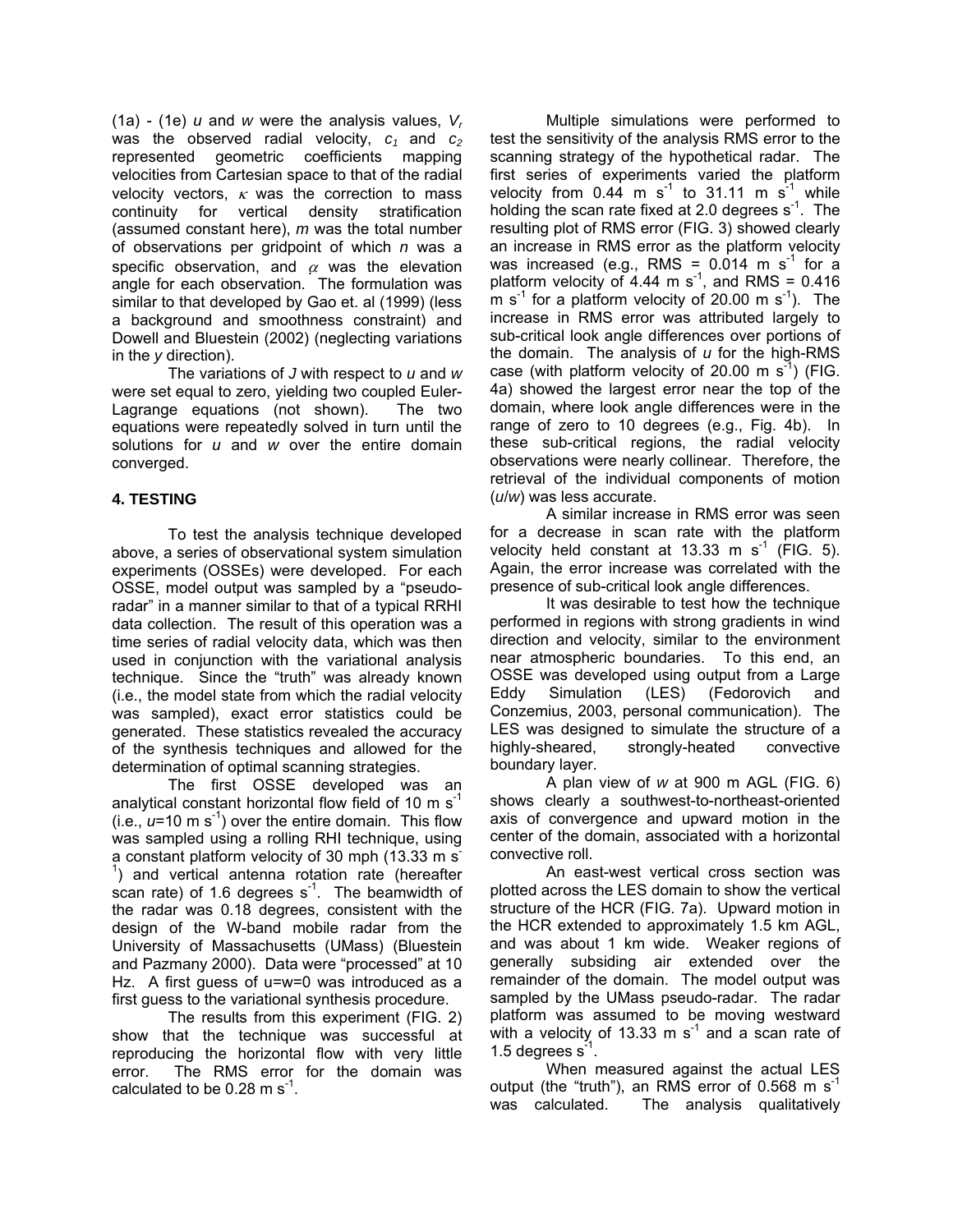reproduced all of the features, even those very small in scale. Most of the RMS error accrued in the upper portion of the domain, near and above 2 km AGL. As demonstrated in the constant-flow case above, this region had sub-critical look angle differences, and therefore collinearity amongst the radial velocity observations.

To this point, it was assumed that the UMass pseudo-radar was a perfect instrument. In other words, the data were assumed to contain no observational error. In reality, observational error is present in all measurement platforms. Sources of error include: instrument noise (from the receiver), representativeness (e.g., beam spreading, ducting) and others. To simulate the effect of the instrument error, a Gaussian (i.e., random normal) error was added to the observations.

As expected, the magnitude of the RMS error was higher than the perfect-observation control run, but still small in comparison to the wind velocity. A comparison of the OSSE output with the LES output ("truth") for the control platform velocity of 13.33 m s<sup>-1</sup>, scan rate of 1.6  $\deg$  s<sup>-1</sup> and observational error standard deviations of 1.0 m s<sup>-1</sup> and 2.0 m s<sup>-1</sup> (Fig. 8) showed that the variational analysis technique did a very good job at reproducing all of the features in the domain (RMS error =  $0.751$  m s<sup>-1</sup> and 1.093 m  $s^{-1}$  for error standard deviations of 1.0 m  $s^{-1}$  and 2.0 m  $s^{-1}$ , respectively). As before, performance was worst in the upper portion of the analysis domain where radar coverage was not sufficient.

# **5. APPLICATION**

 On 22 May 2002, in association with the International  $H_2O$  Project, the mobile W-band radar from the UMass collected RRHI data for a dryline in the Oklahoma panhandle. The variational technique developed above was applied successfully to these data. The reader is referred to paper 16A.6 for a report of these results.

# **6. SUMMARY**

A new, ground-based, pseudo-multiple Doppler processing technique was developed to analyze rolling RHI data. The technique used variational calculus to find an "optimal" analysis that satisfied radial velocity observations and anelastic mass continuity in a least squares sense. Testing of this technique demonstrated its robustness, even for flows containing a large amount of variability (e.g., an LES). The

procedure, as expected, demonstrated its worst results for situations in which radial velocities were collinear. The accuracy of the retrieval depended on both the platform motion and scan rate. Both of these parameters must be considered in determining the optimal scan strategy.

Much potential exists for the wind synthesis technique, and more testing is planned for the future.

# **6. ACKNOWLEDGMENTS**

This work was supported by National Science Foundation (NSF) grants ATM-9912097 and ATM-0241037. Thanks to David Dowell and Alan Shapiro for their useful insight into variational radar data processing. Ming Xue assisted in the use of ZXPLOT. Brendan Fennell drove the UMass vehicle for the 22 May 2002 data collection.

# **7. REFERENCES**

- Bluestein H. B., and A. L. Pazmany, 2000: Observations of tornadoes and other convective phenomena with a mobile, 3–mm wavelength, Doppler radar: The spring 1999 field experiment**.** *Bull. Amer. Meteor. Soc.*, **81**, 2939–2952.
- Dowell, D. C., and H. B. Bluestein, 2002: The 8 June 1995 McLean, Texas, Storm. Part I: Observations of cyclic tornadogenesis. *Mon. Wea. Rev.*, **130**, 2626-2648.
- Gao, J., M. Xue, A. Shapiro, and K. K. Droegemeier, 1999: A variational method for the analysis of three-dimensional wind fields from two Doppler radars. *Mon. Wea. Rev.,*  **127**, 2128-2142.
- Parsons, D. B., M. A. Shapiro, R. M. Hardesty, R. J. Zamora, and J. M. Intrieri, 1991: The finescale structure of a west Texas dryline. *Mon. Wea. Rev.*, **119**, 1283-1292.
- Sasaki, Y., 1970: Some basic formalisms in numerical variational analysis. *Mon. Wea. Rev.*, **98**, 875-883.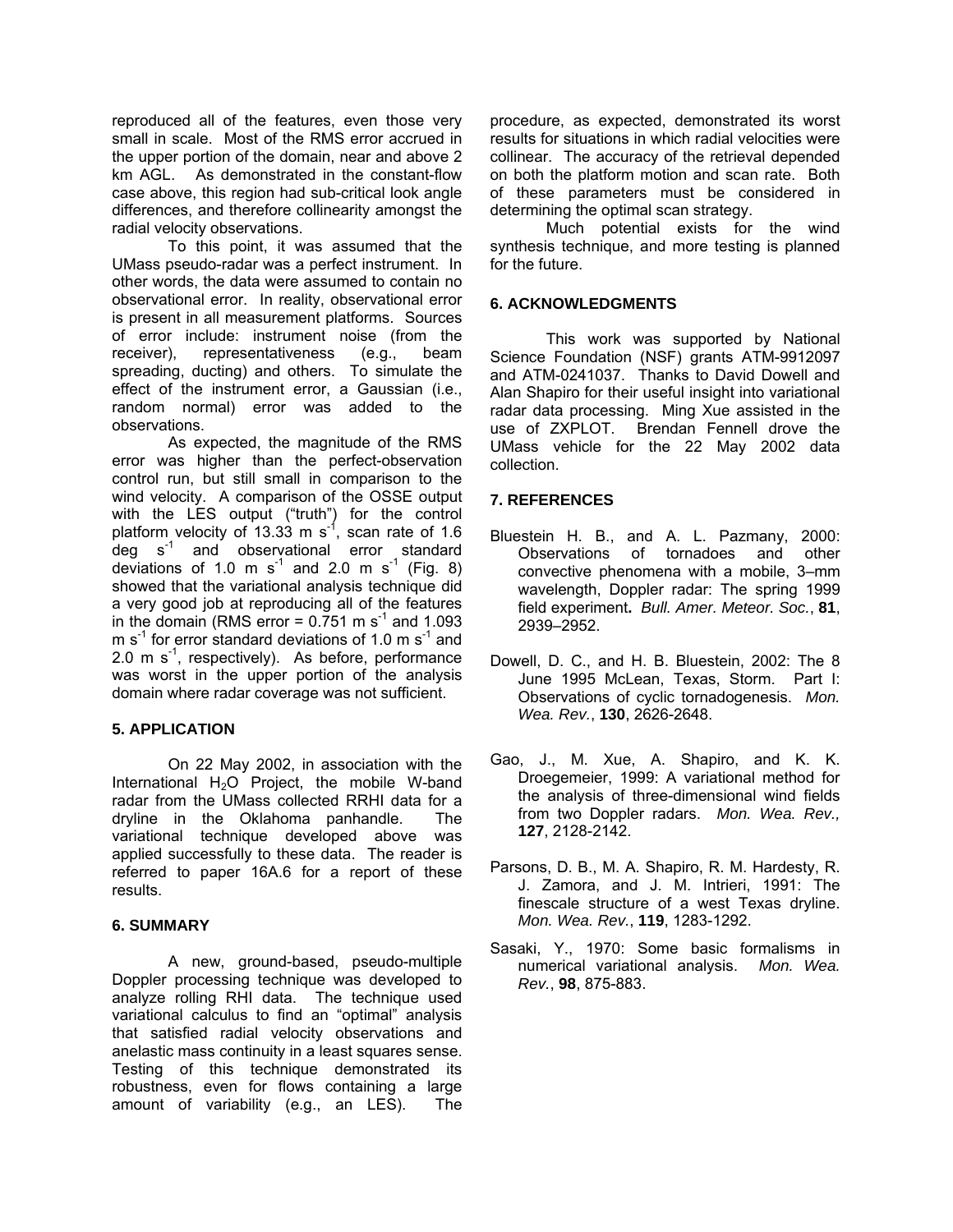

FIG. 1. a) Schematic of SRHI mode of data collection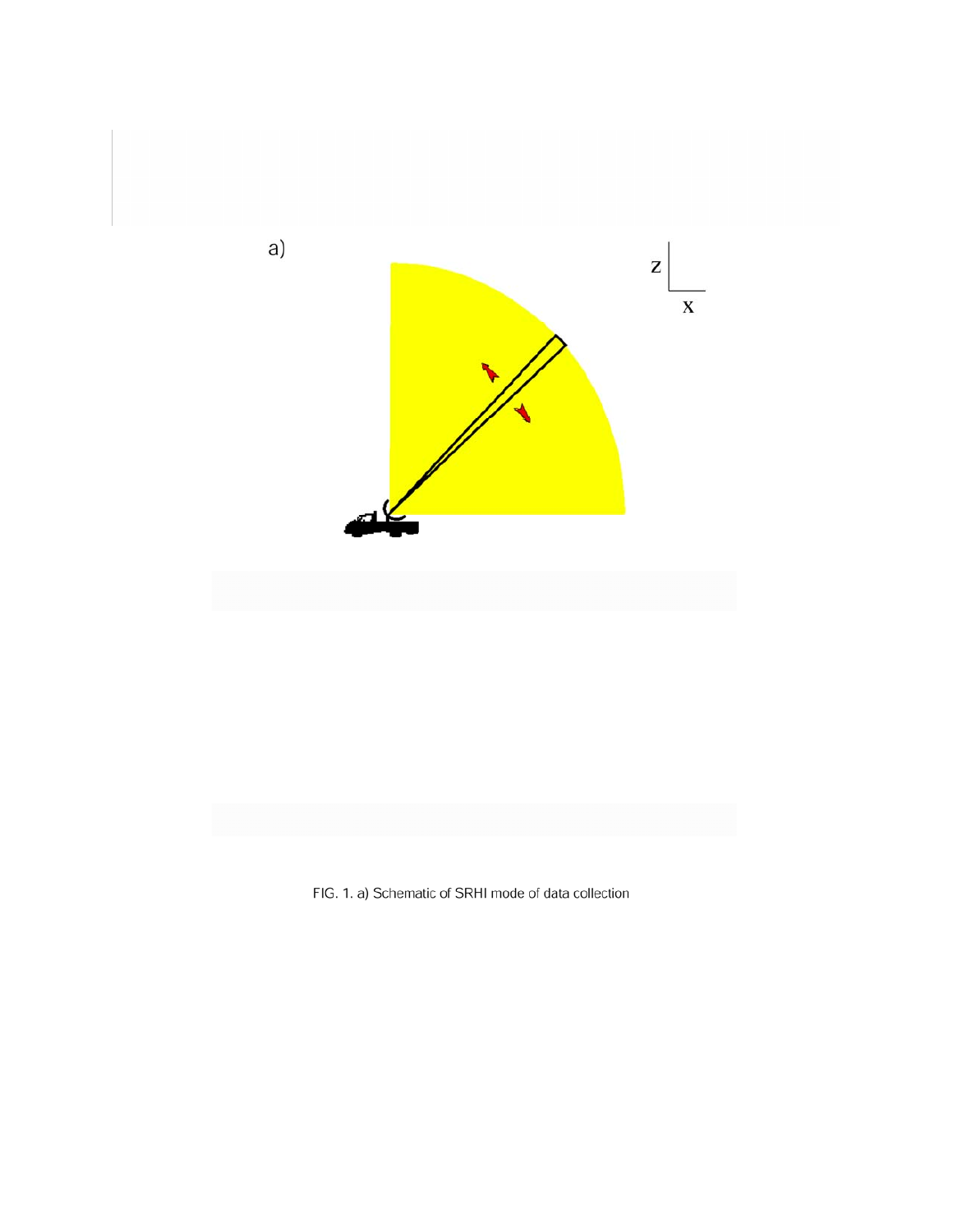

FIG. 1 (cont'd). b) Schematic of RRHI method of data collection.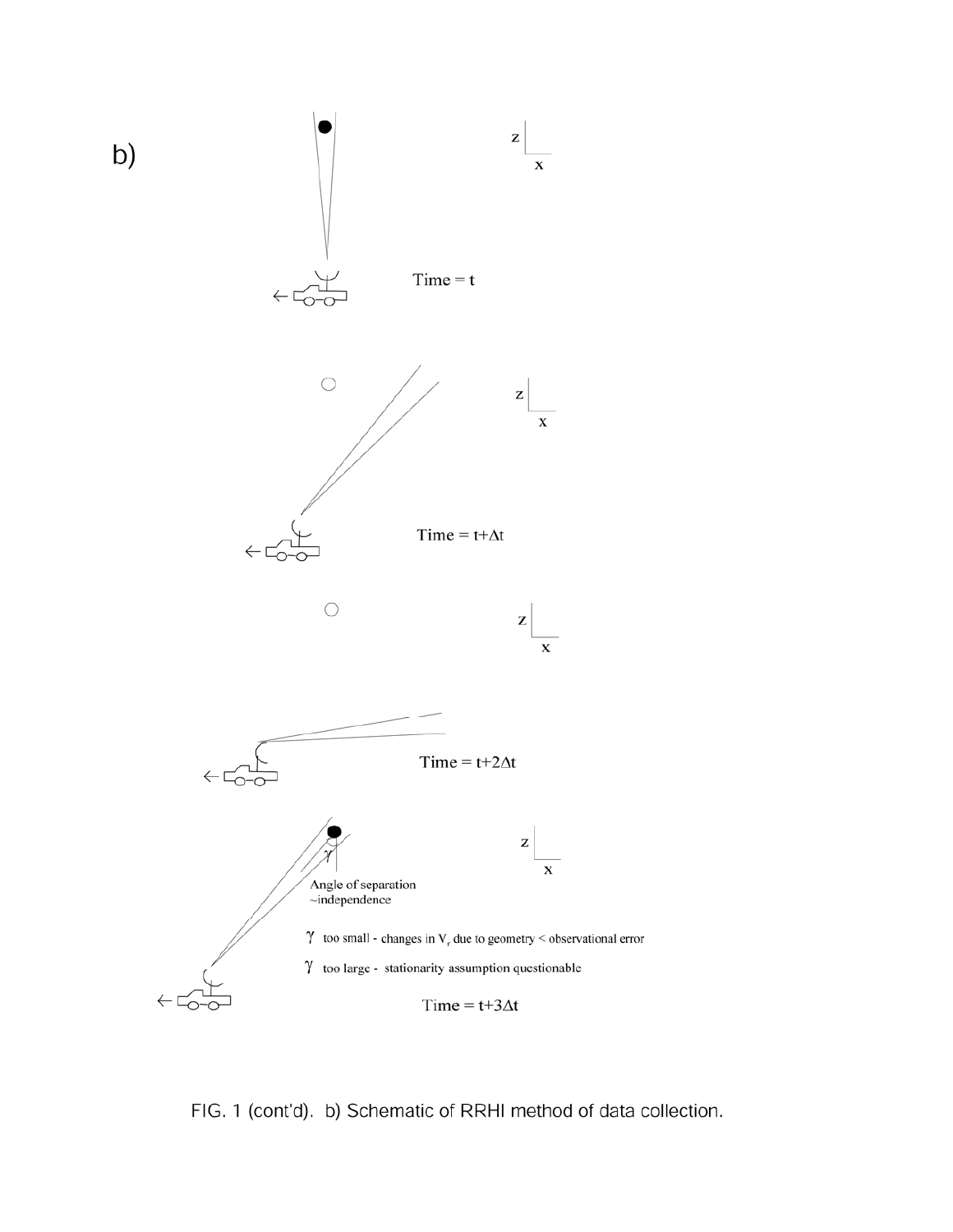

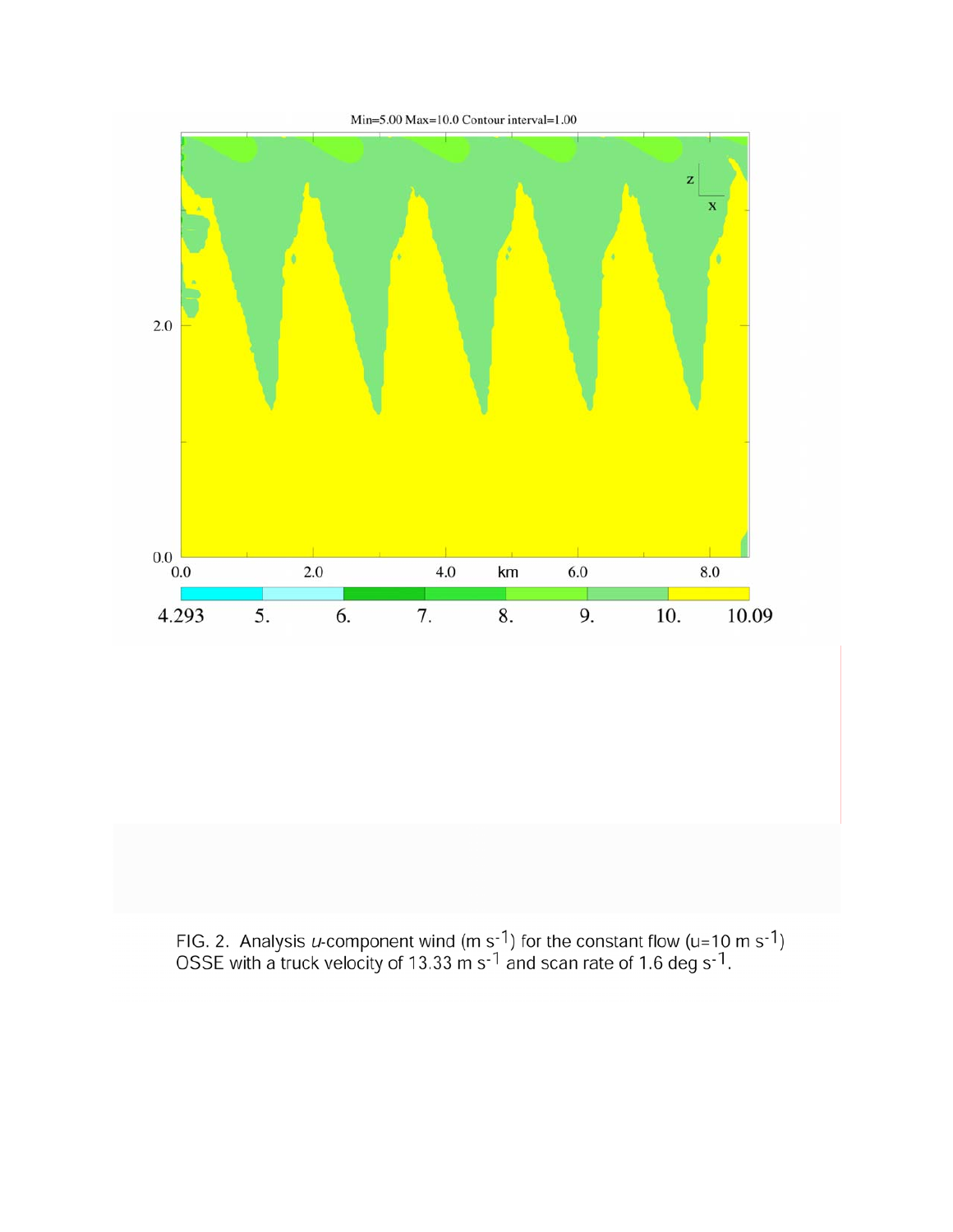

FIG. 3. Constant flow OSSE RMS error (m s<sup>-1</sup>) as a function of platform velocity (m s<sup>-1</sup>) for a fixed scan rate of 2.0 deg  $s^{-1}$ .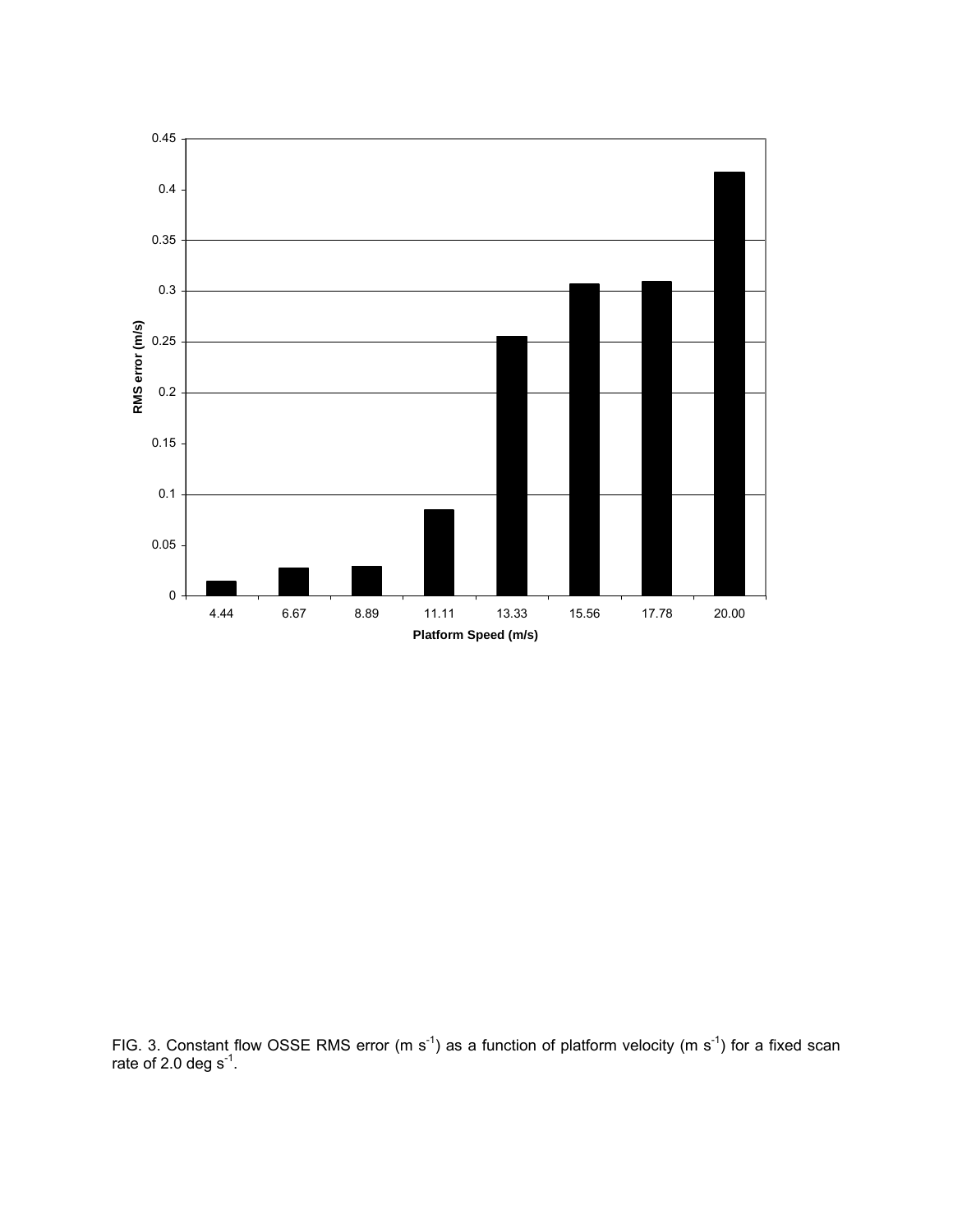

FIG. 4. a) Constant flow OSSE maximum look angle and b) analysis *u*-component wind for a scan rate of 2.0 deg s<sup>-1</sup> and a platform velocity of 20.0 m s<sup>-1</sup>. The scales are indicated at the bottom of each figure. The truck is in motion from right to left. Horizontal and vertical distance scales are included.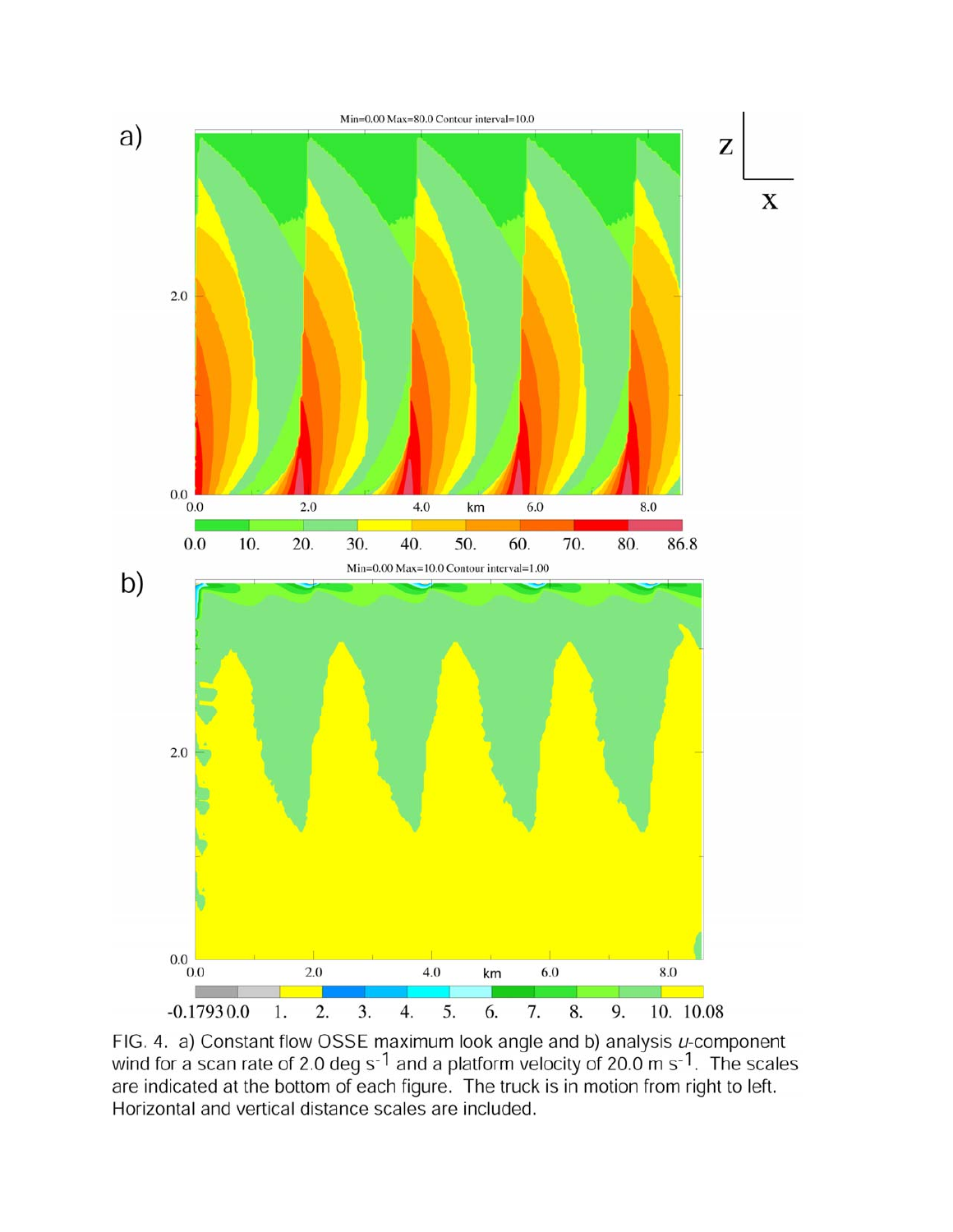

FIG. 5. Constant flow OSSE RMS error (m s<sup>-1</sup>) as a function of scan rate (deg s<sup>-1</sup>) for a fixed platform velocity of 13.33 m s $^{-1}$ .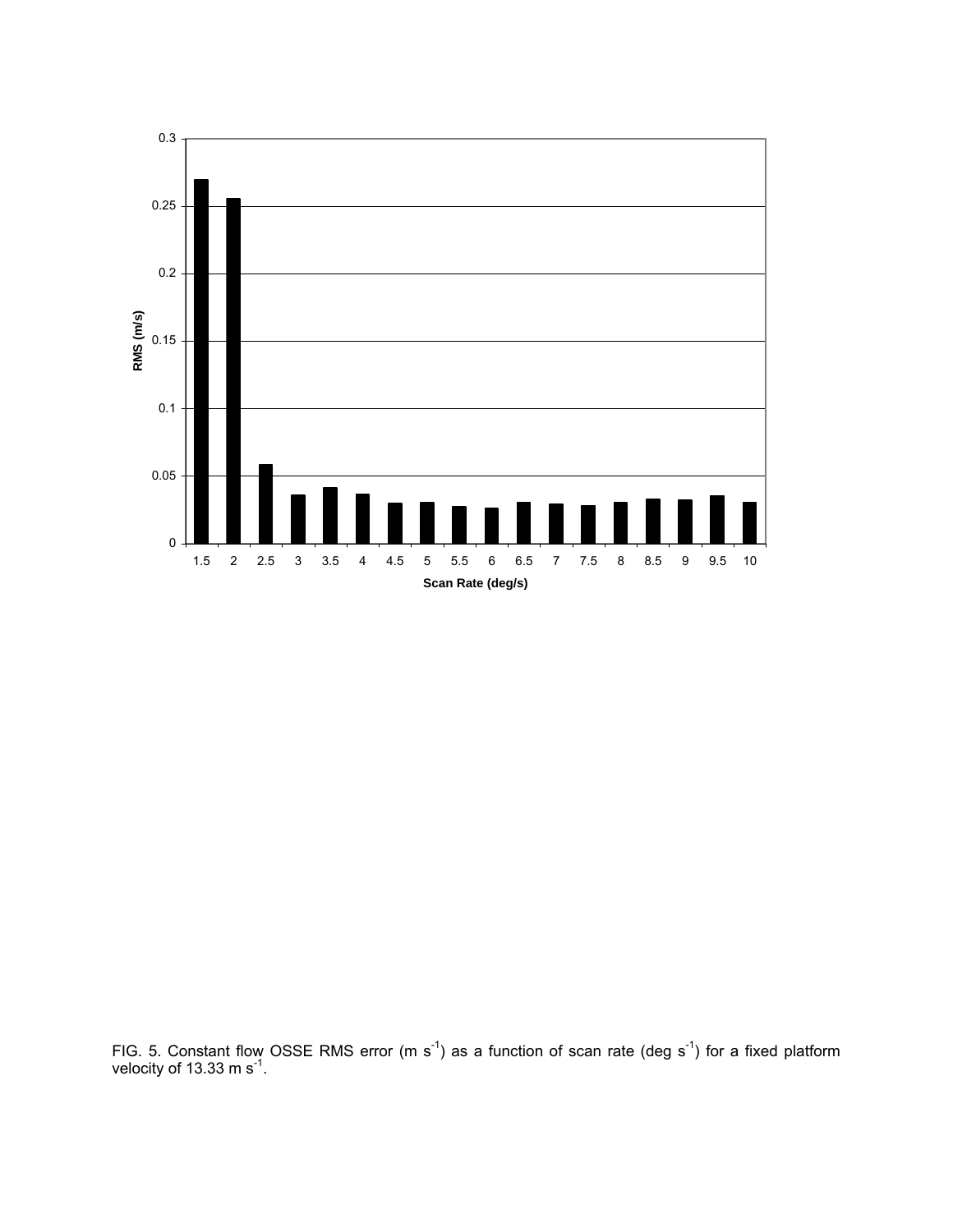

FIG. 6. LES plan image of  $w$  (m s<sup>-1</sup>) at 900 m AGL. Color scale is indicated at the bottom of the image. Horizontal distance scales are indicated. The blue line represents the plane of cross section for FIG. 7a.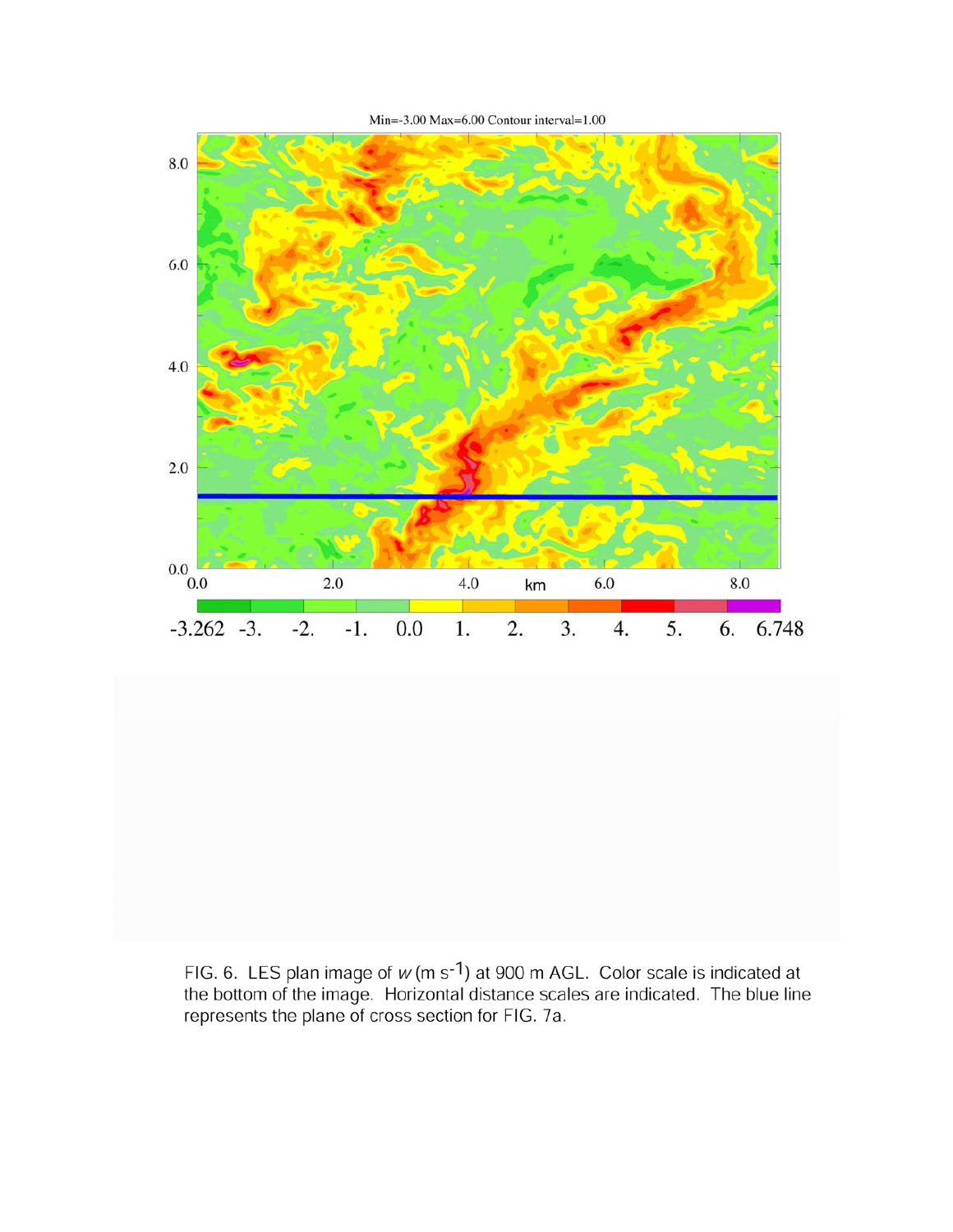

FIG. 7. a) LES cross-section of *w*-component wind ("truth") (m s<sup>-1</sup>). b) OSSE *w*-component analysis (m s<sup>-1</sup>) using a platform velocity of 13.33 m s<sup>-1</sup> and scan rate of 1.6 deg s<sup>-1</sup>. Color scales are indicated at the